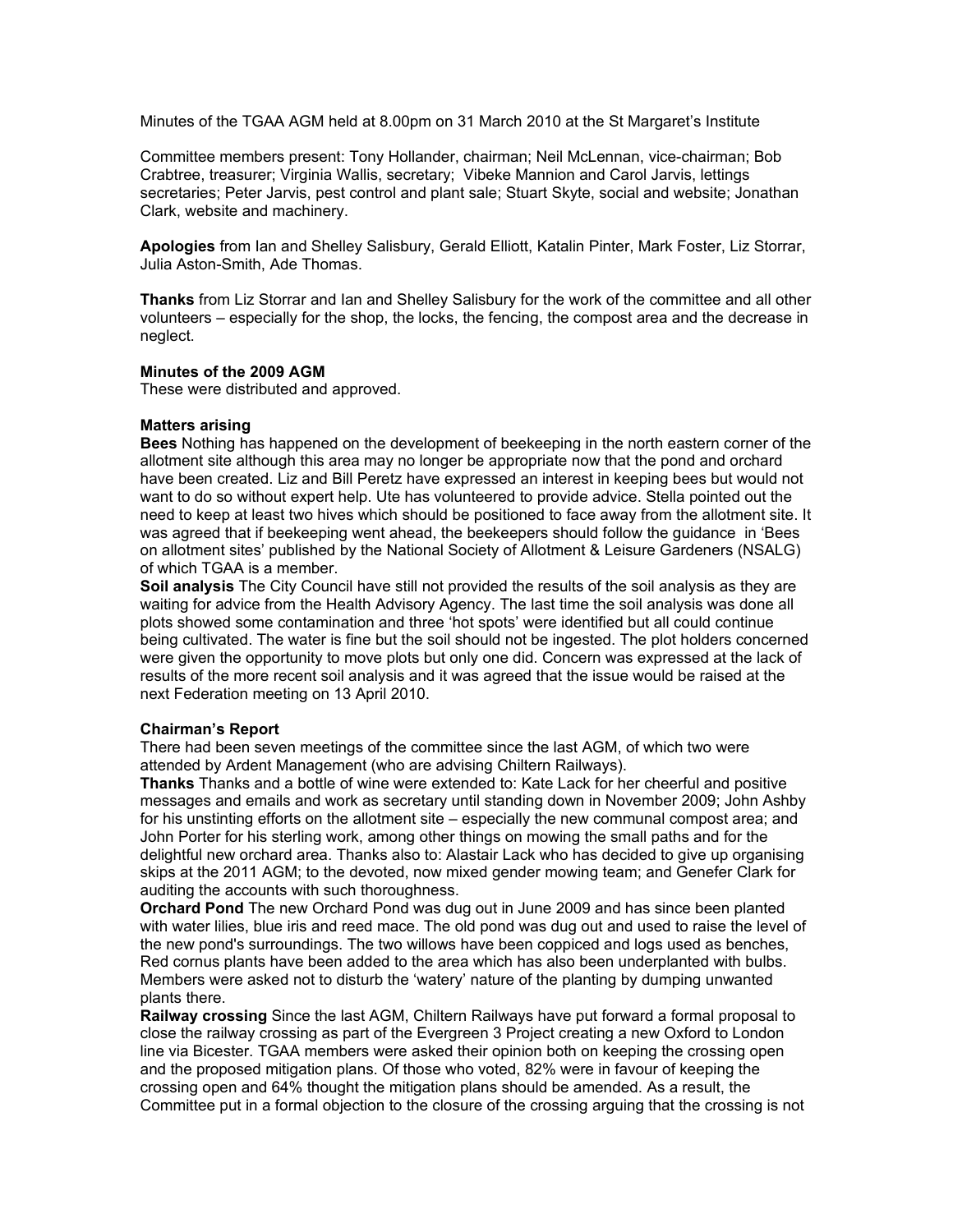used by members of the public but by responsible allotment holders who know how to cross safely and who rely on the crossing for flat and convenient access. It is stated in Network Rail's policy that crossings are safe if safely used. Since then the committee has learned that Network Rail is currently undertaking risk assessments of all crossing where there is an objection to closure. It was suggested that we commission our own risk assessment.

We have also been given details of a 'near miss' at the crossing in October 2008 before the locks were installed. As the incident occurred after sunset, we doubt it was a plot holder, We received a Notice of Enquiry dated 15 March 2010 and we have six weeks to reply to it. Thanks to Debby Ceadel for her invaluable legal help.

Chris Goodall asked if TGAA wanted him to go ahead with his application to make the crossing a public right of way. The general feeling was that given that we now have locks, the crossing could be private rather than public and also making it a public right of way would undermine our case objecting to closure as we are relying heavily on the fact that members of the public don't use it. **Mitigation works** Detailed diagrams of the proposed mitigation works were circulated. Our preferred solution – if the crossing were to close – would be to raise the causeway on Port Meadow. But we have been told that Natural England and the Environment Agency would object to that. Instead, it has been proposed that the access to Port Meadow over the railway bridge will be improved with a new path off to the right, giving access to the allotments over the ditch. An undertaking has been obtained that means that the crossing will not close until mitigation is in place. There was a much-voiced opinion that we should fight to keep the crossing open as the recent month-long closure of the crossing had demonstrated how foul and inconvenient the alternative access is. It was agreed that the more individual objections to closure of the crossing, the better. Letters should be individually written using the template on the TGAA website as the model for ideas.

#### **Treasurer's report**

The accounts for 2009 were circulated. It has been a big spending year as there have been unusually large amounts of works on site including the fencing, pond, and orchard as well as spending on plant and machinery including the locks, the tiller and hire of a small digger. Spending on skips has gone down. The shop is bringing in a good profit and provides a valuable part of the association's income.

## **Secretary's report**

This focussed mainly on the proposed changes to the TGAA's rules which had been circulated before the AGM. All the new rules were agreed – some with amendments. A fully revised version of the rules – with amendments highlighted - will be circulated to the TGAA membership and added to the website. A map of where wells are situated will also be put on the website and on notice boards.

One of the rule changes relates to changes in contact details which must be notified to the Secretary. The Secretary maintains the email distribution list which is the main way of communicating with members so it is vital that she has correct and up-to-date email addresses.

#### **Lettings Secretaries report**

The annual inspection of plots took place on 25 March 2010 - slightly later than in previous years. The inspection found that 61% of plots are in good order, 22% are average, 14% are poor and 3% are in a very poor state which is a dramatic reduction on last year. Generally the allotment site is looking lovely. All plots were let as at 1 April 2010 and there is currently a waiting list of 20.

#### **Website report**

This will be circulated by email after the AGM.

## **Social**

The Harvest Supper will take place on Saturday 20 November 2010 and there may be a lastminute summer party if the weather proves fair.